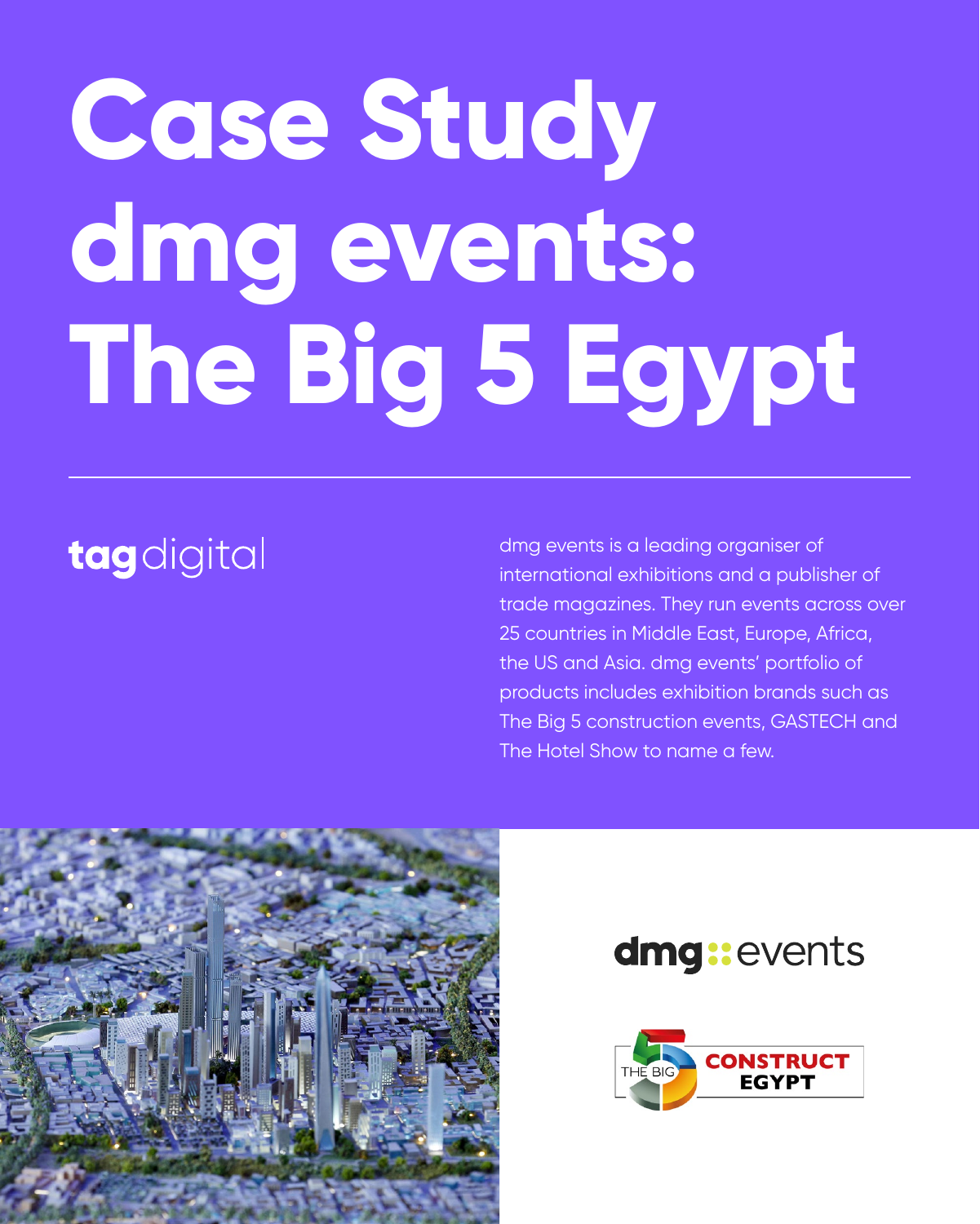To deliver visitor registrations, brochure downloads, workshop signups and exhibitor enquiries, as well as to drive new traffic to The Big 5 Construct Egypt event website.

- We ran campaigns across Google, Facebook, YouTube and LinkedIn.
- A large variety of campaigns were created, including remarketing, video, display, non-branded/branded search in addition to targeting different stages of the marketing funnel.
- We also used a variation of English and Arabic versions of the ads across Google, YouTube and Facebook, including Arabic landing pages.

- +52 million impressions
- +450,000 clicks
- +6,200 visitor registration conversions
- ≈790 view through conversions
- Arabic YouTube drove strong performance and high conversions.
- YouTube was a high performing platform when geo-location targeting was implemented.
- Across platforms different audiences were created including remarketing to website traffic, those that had filled out website lead forms and lookalike audiences on specific data lists such as "women in construction".

# **The Challenge**



## **The Results** (Google & Facebook)



Case Study **dmg events: The Big 5 Egypt**